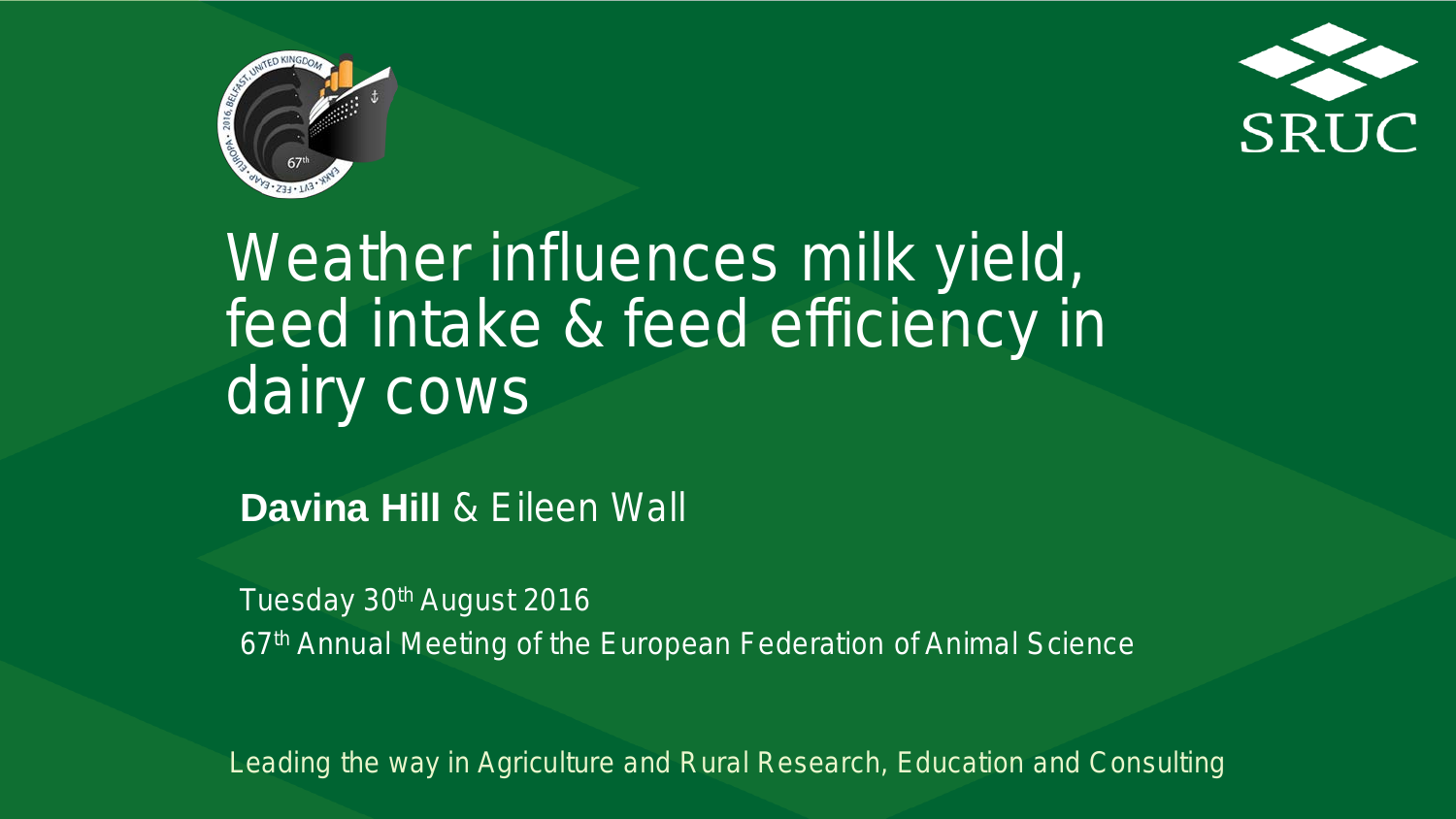

### Producing enough food in a changing climate

- Improving feed efficiency (FE)
	- amount of meat or milk produced per unit of dry matter
	- increase output while minimizing feed costs & environmental impacts



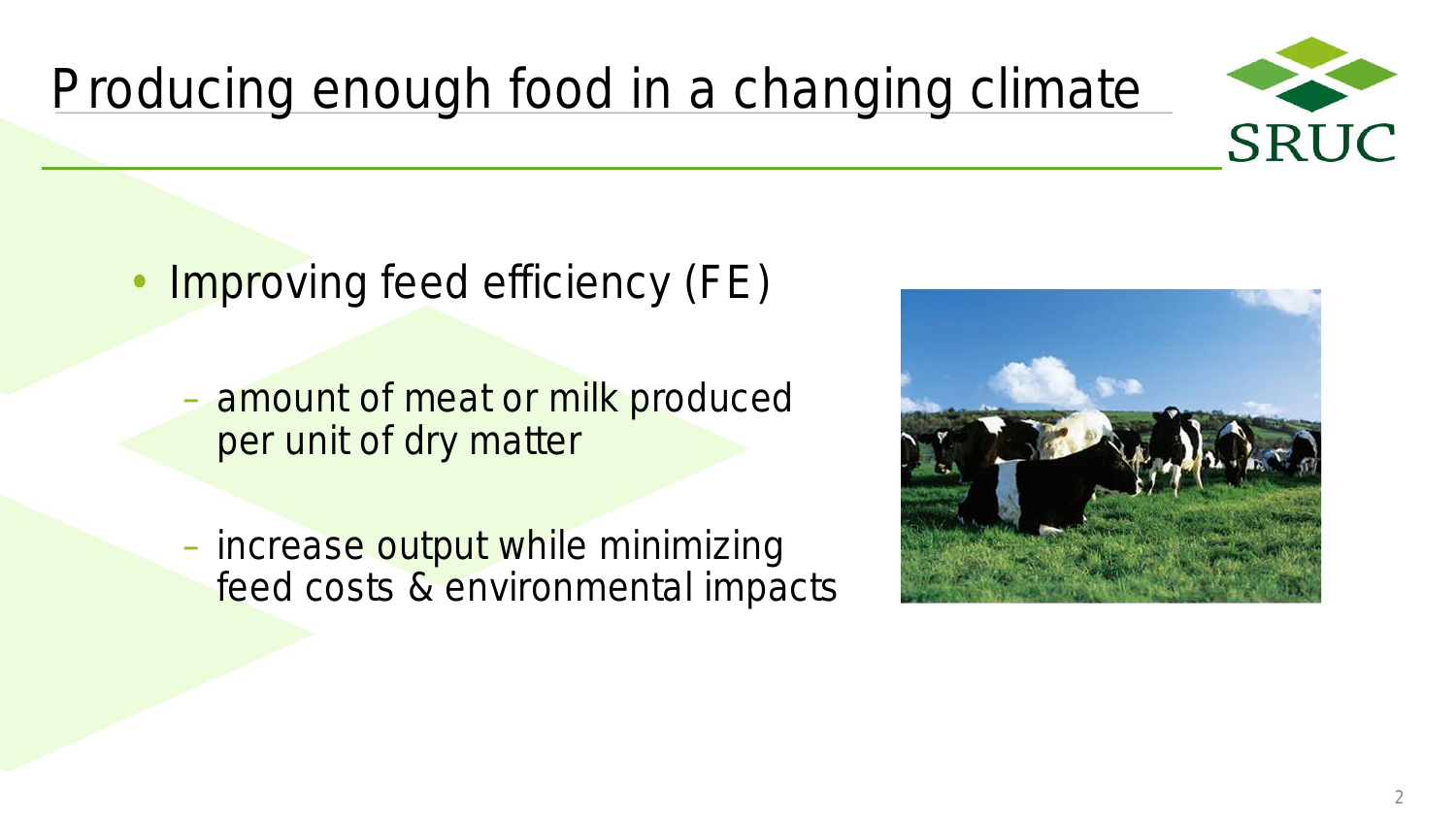### Feed efficiency (FE)



- Individual dairy cows differ in
	- feed intake
	- amount of manure, methane & carbon dioxide per unit DMI
	- abilities to generate & conserve heat energy

|                                                            | More efficient cows   Less efficient cows |        |
|------------------------------------------------------------|-------------------------------------------|--------|
| Metabolic heat production<br>(as % of gross energy intake) | lower                                     | higher |
| Skin surface temperature                                   | <b>lower</b>                              | higher |

- More efficient dairy cows might be less susceptible to thermal stress
	- stresses associated with high or low temperatures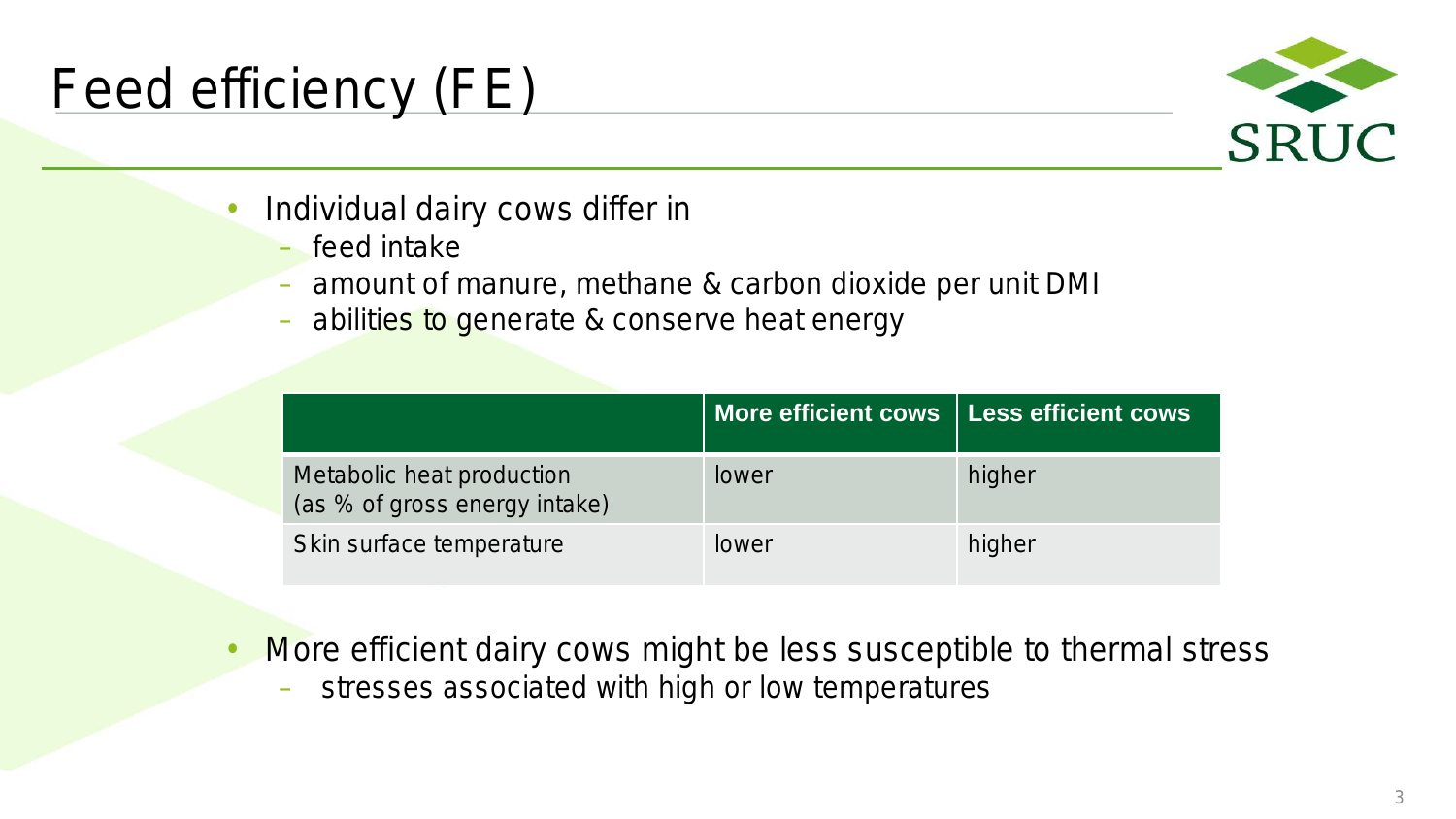## Milk production influences heat production



- Heat stress occurs when environmental conditions exceed the body's thermoneutral zone
	- range of ambient conditions at which metabolic heat production & heat loss are balanced
- **High yielding cows** 
	- need high metabolic rates
		- $\triangleright$  high metabolic heat loads
	- experience heat stress at lower temperatures than lower yielding cows

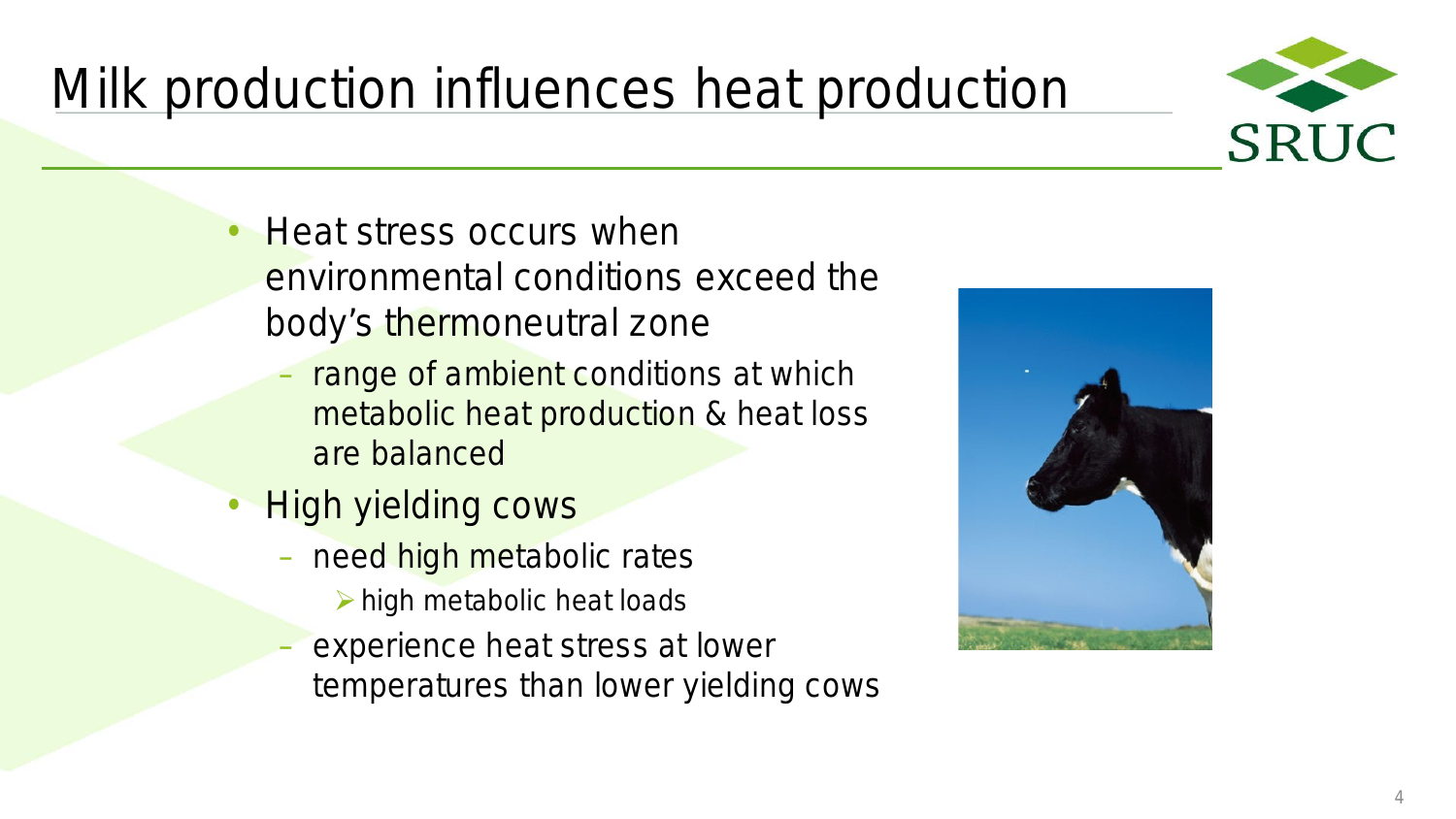# Research question

- - How do<br>- milk yield,
	- dry matter intake (DMI),
	- feed efficiency (FE; amount of milk per unit dry matter)
- vary with weather in dairy cows of high & average genetic merit?
	- Temperature Humidity Index (THI)
		- indicator of environmental conditions causing heat stress
		- evaporative cooling hampered by humidity



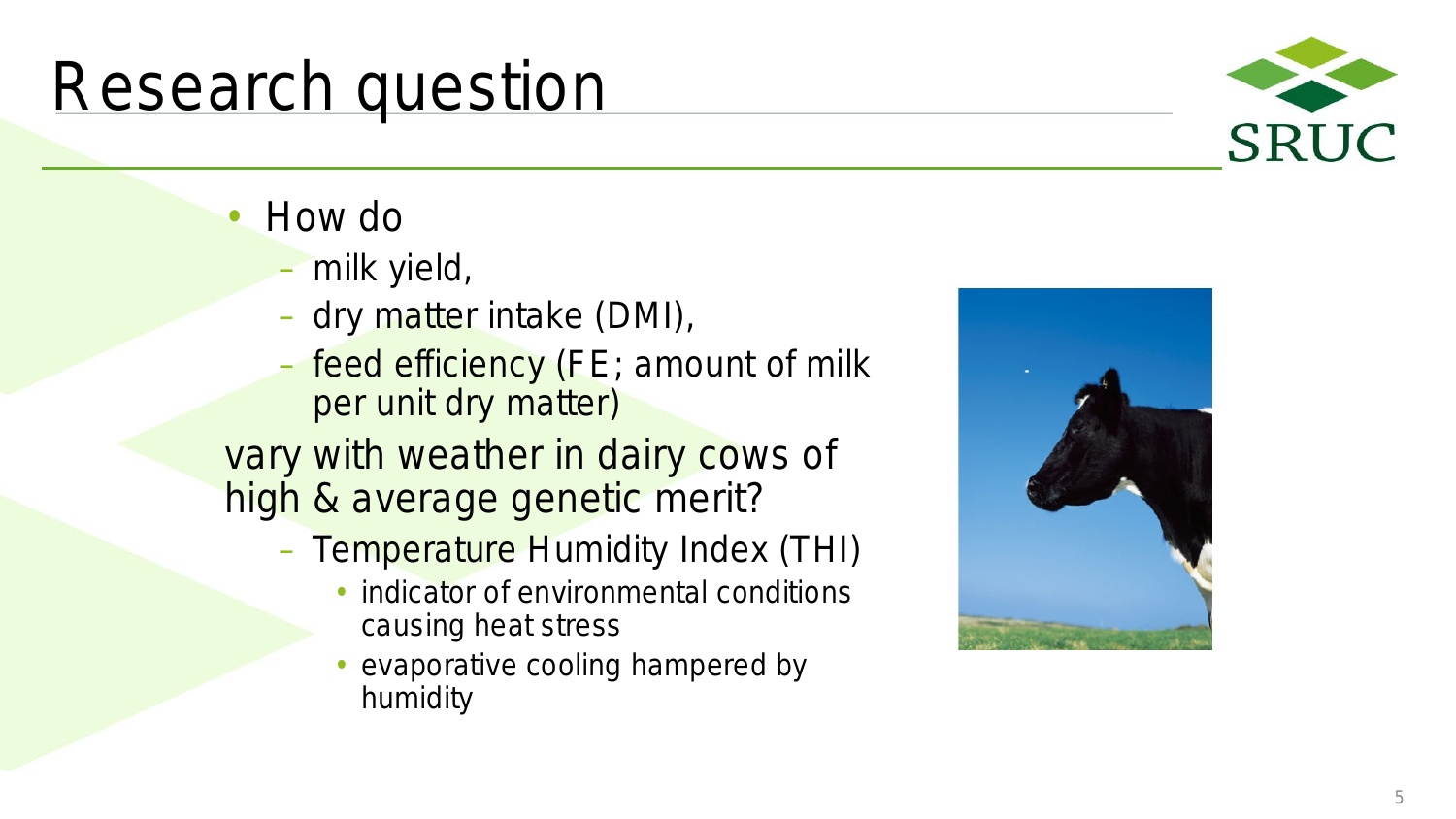**Predictions** 

1. Cows of high genetic merit for milk traits

DMI / FE

- consume more feed
- are more efficient (higher FE) than cows of average merit
- 2. As THI ', DMI & FE "

Decrease metabolic heat production

Divert resources from production to keeping cool



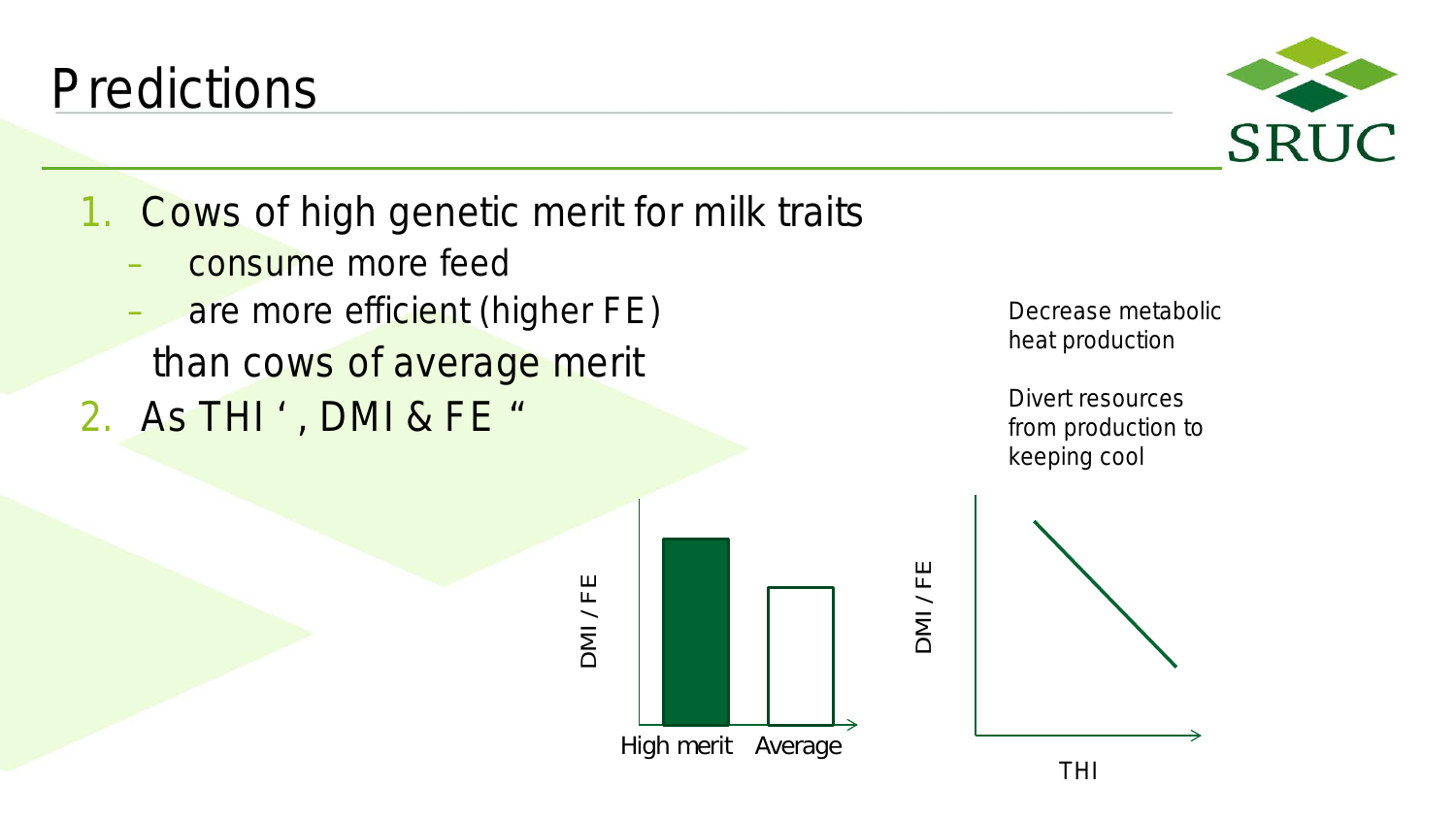Average merit

1. Cows of high genetic merit for milk traits

– consume more feed

**Predictions** 

- are more efficient (higher FE) than cows of average merit
- 2. As THI ' , DMI & FE "
- 3. Impact of THI on DMI & FE is greater in cows of high than average merit



Decrease metabolic heat production

Divert resources from production to keeping cool

**High merit**

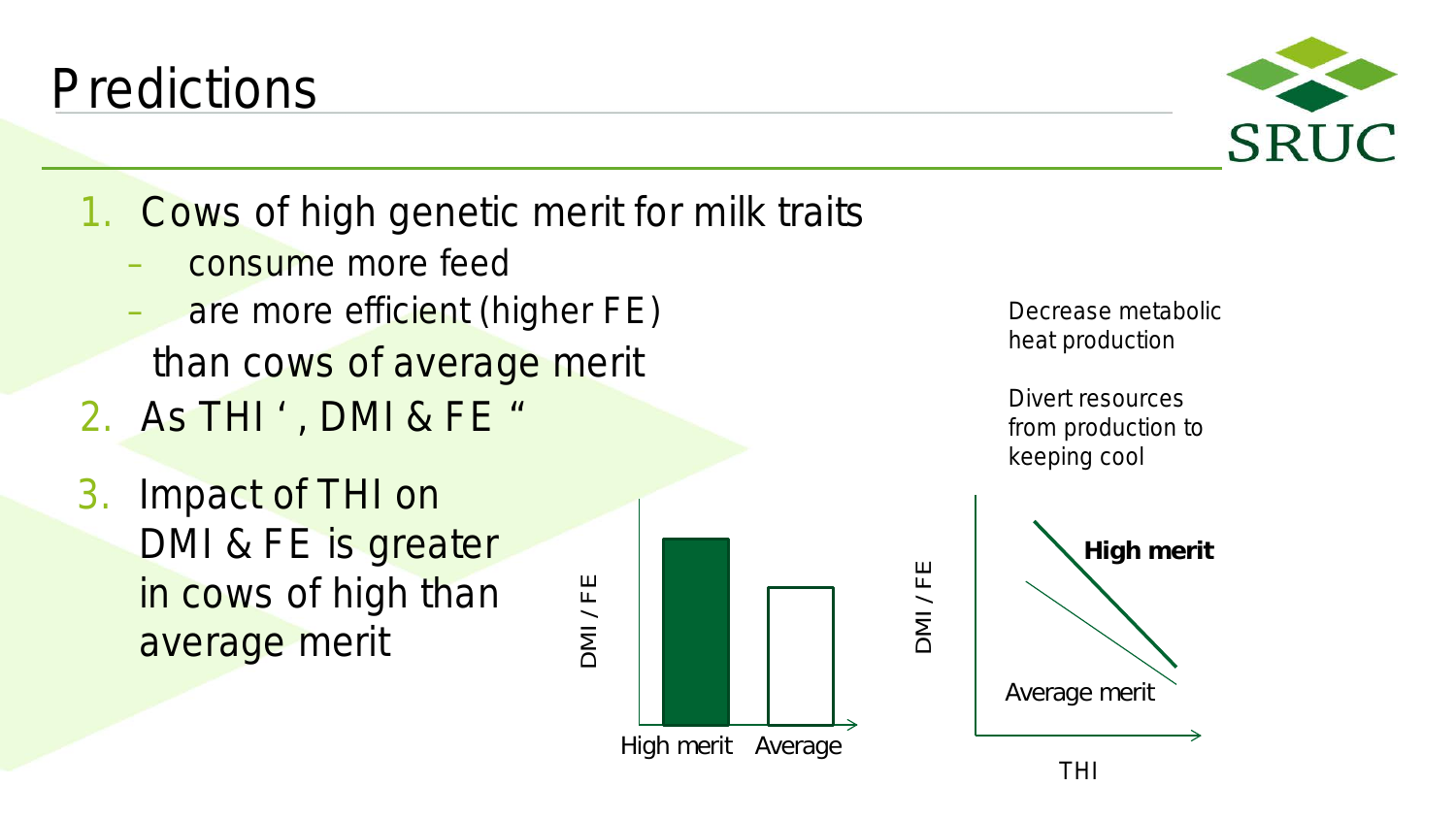### **Methods**

- Langhill Holstein Friesian dairy herd
	- 2004-11
- Cows belonged to 2 genetic lines:
	- high genetic merit for kg fat + protein (Select)
	- UK average (Control)
- **Lines managed together**



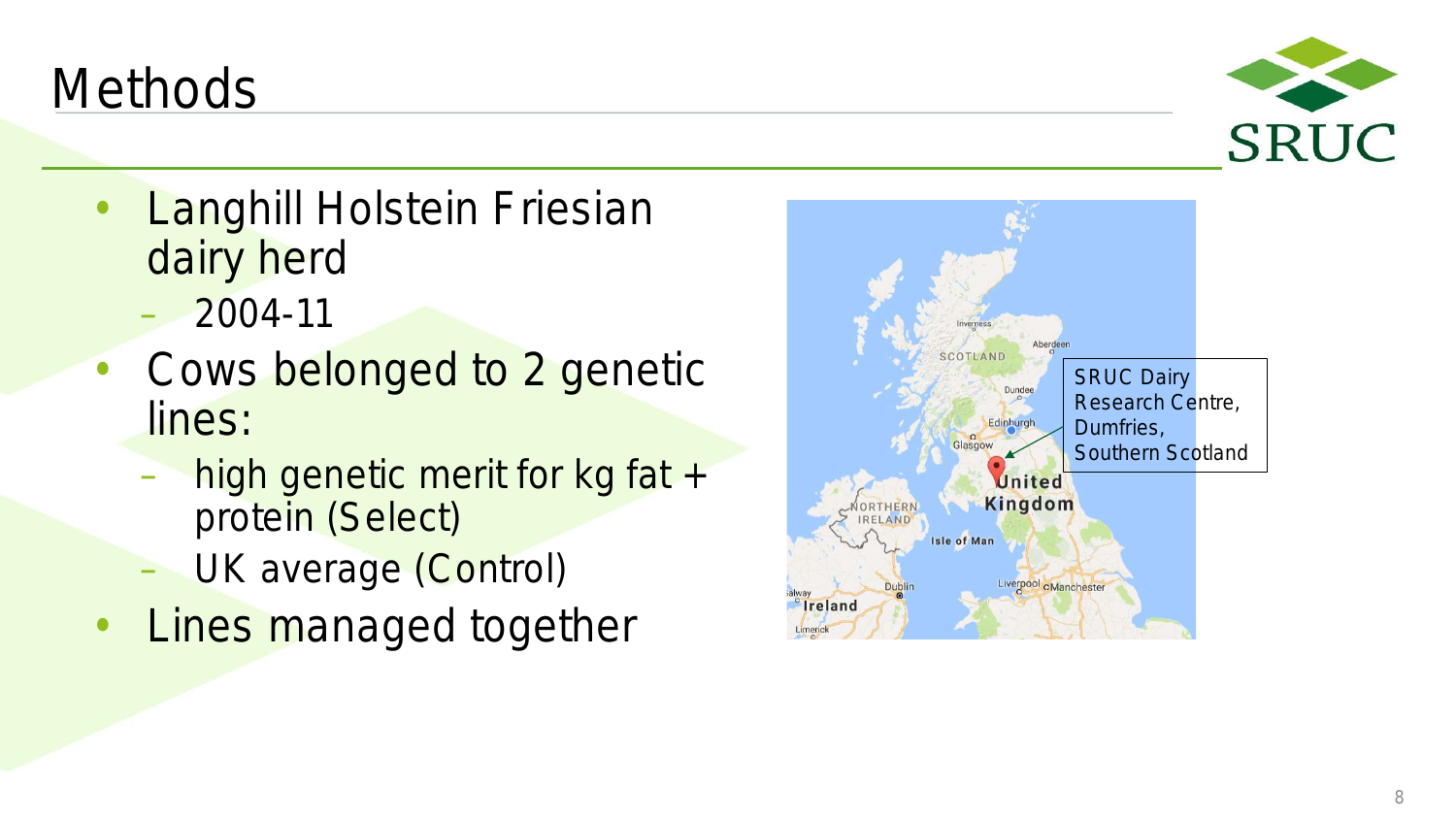## Methods: housing



- Housed year round in a single building
	- natural ventilation
	- open windows
	- gated but otherwise open sections at either side of a loafing area
	- Yorkshire boarded upper walls
- corrugated cement fibre roof with Perspex skylights







Not to scale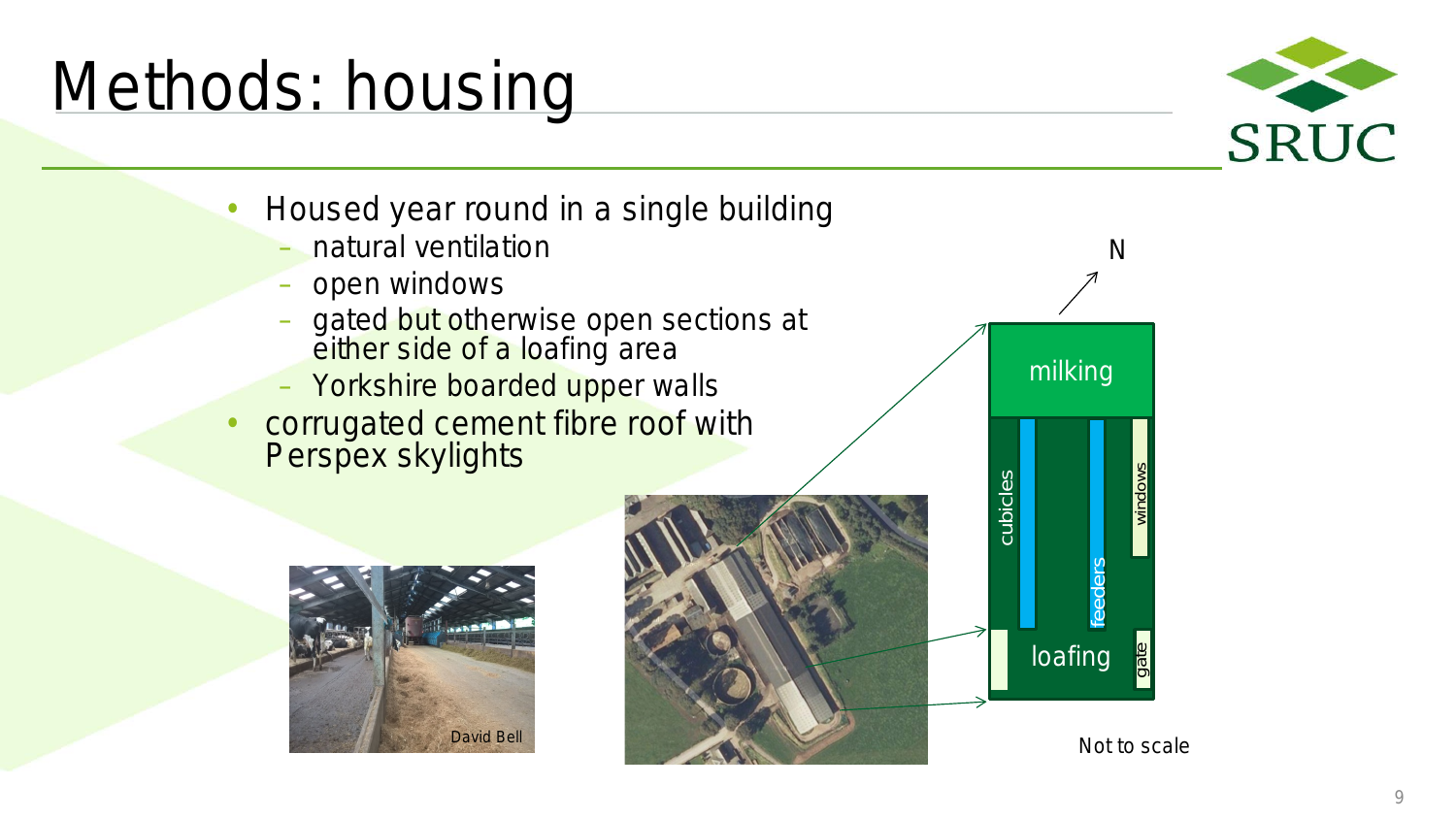# Methods: animal management



- Cows received a mixed ration
	- ad libitum
	- automatic feed measurement gates
- Milked 3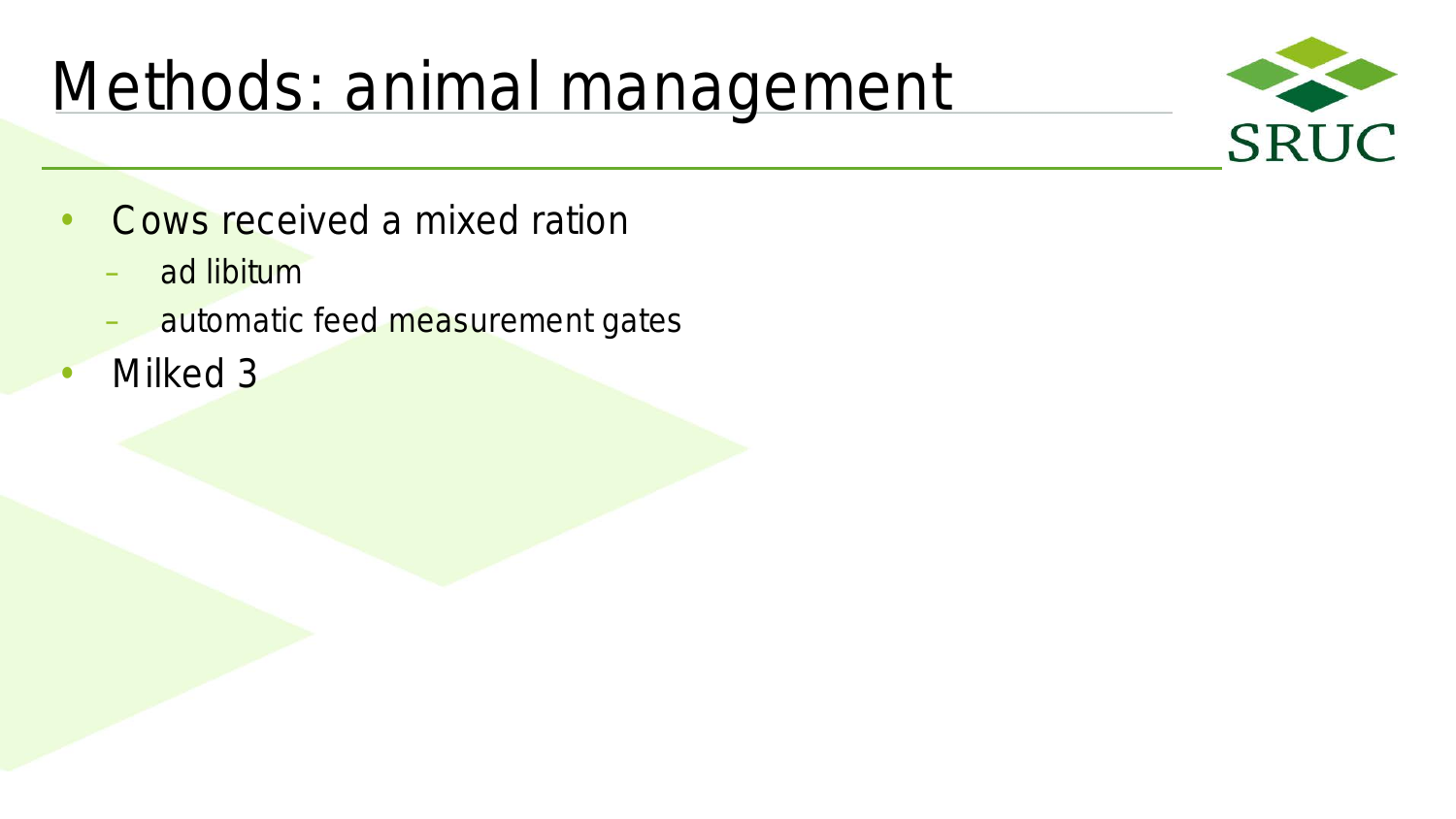

- Milk yield was expressed as daily fat & protein corrected mik yield (FPCMY)
- FE was FPCMY/DMI



HOKO automatic feed measurement gates Holstein Friesians at SRUC Dairy Research Centre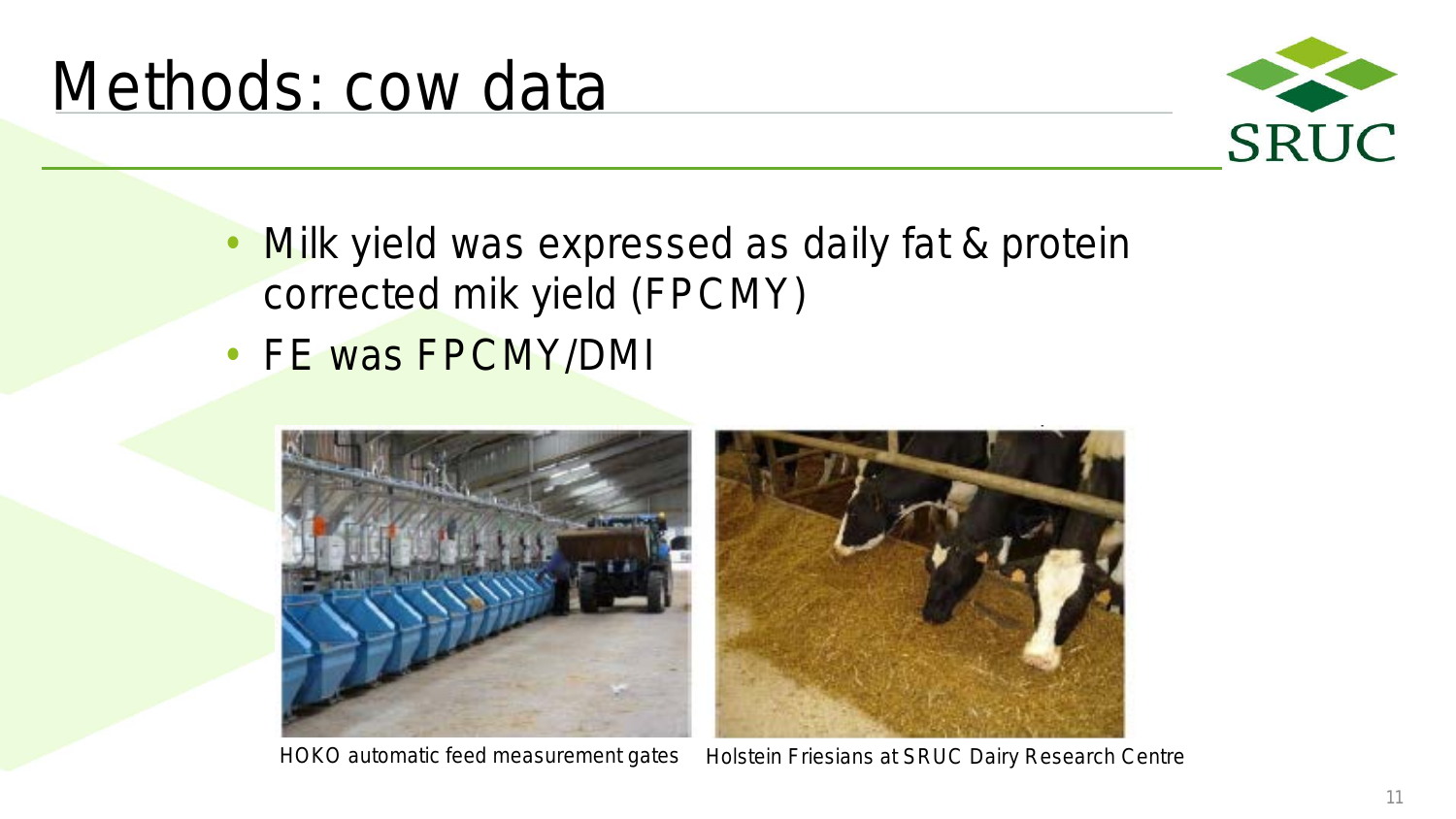## Weather data



#### **Centre for Environmental Data Analysis**



- Daily measurements of
	- Temperature
	- Wind speed
	- Relative humidity
	- No. hours of sunshine



• THI was calculated:  $(1.8 \times T_{ab} + 32) - ((0.55 - 0.0055 \times RH) \times (1.8 \times T_{ab} - 26))$ 

NRC, 1971

- **3-day moving means** 
	- test day & 2 days before the test day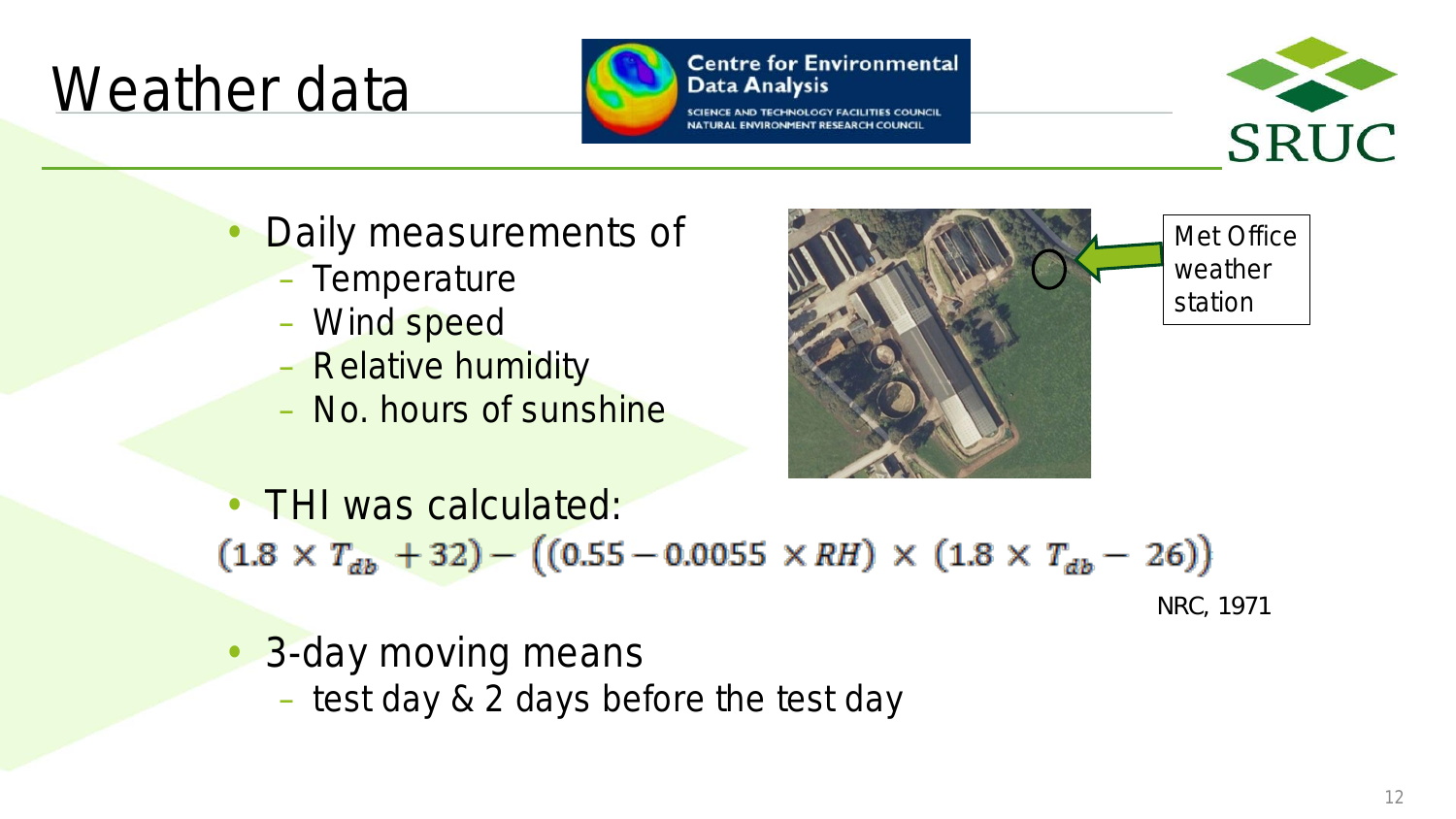



- Linear, quadratic & cubic terms of continuous fixed effects
- Continuous terms mean-centred

~73,000 daily records from 328 cows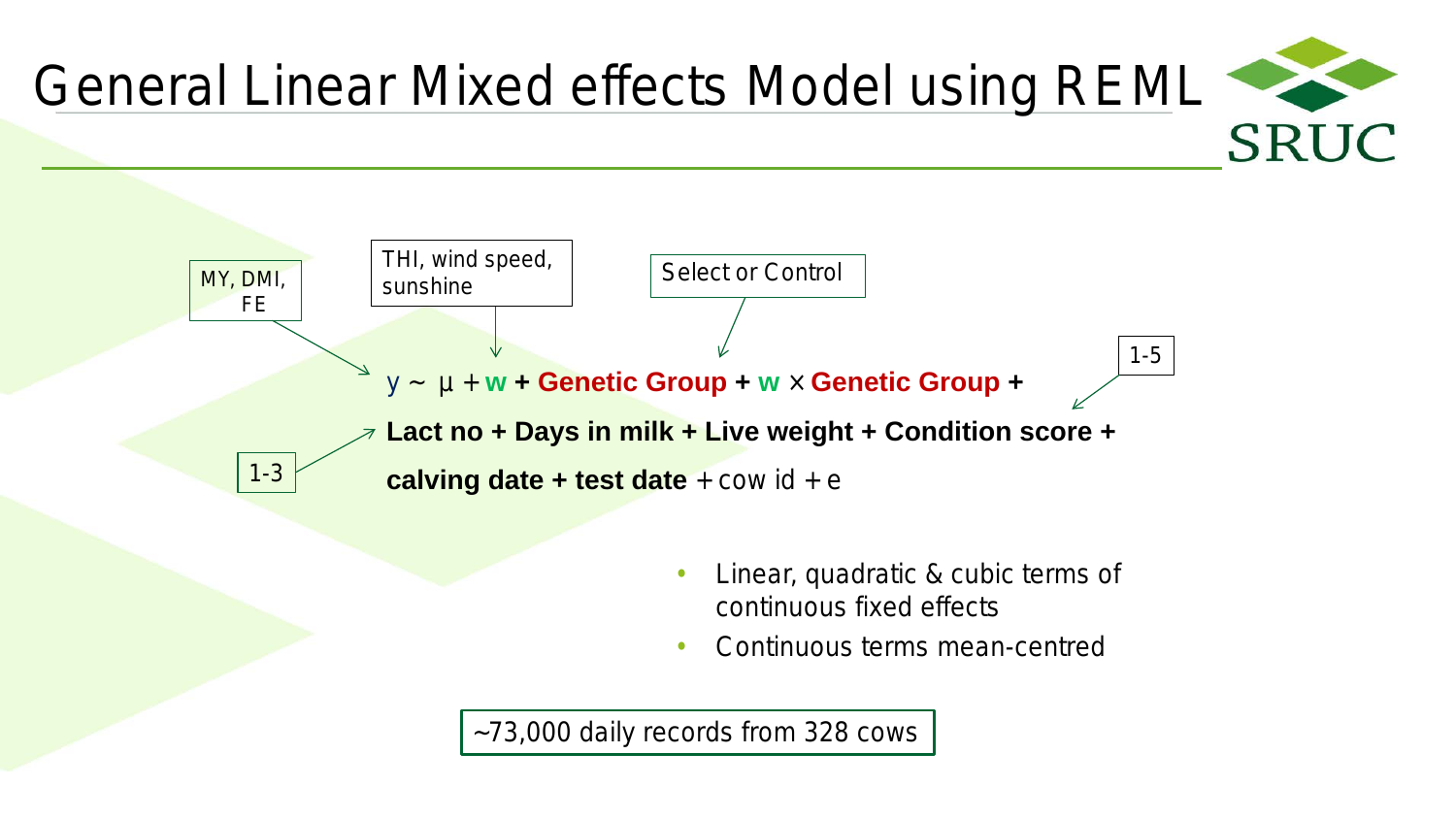### THI affects MY, DMI, FE





Curves are least squares means adjusted for all significant effects in the models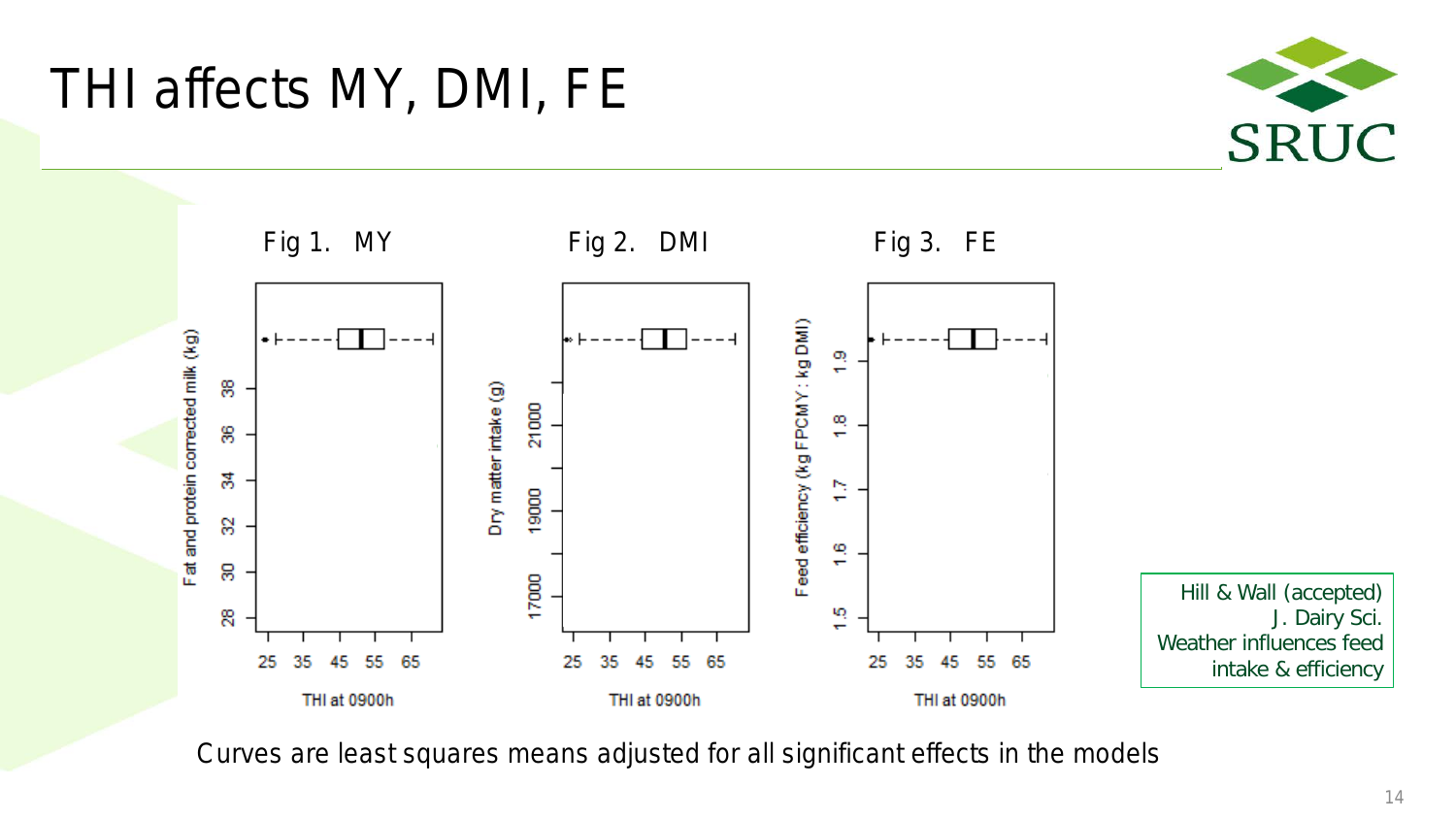## THI affects MY, DMI, FE

FE ' with THI under mild conditions; " when heat stress becomes more severe





Curves are least squares means adjusted for all significant effects in the models e.g. condition score, live weight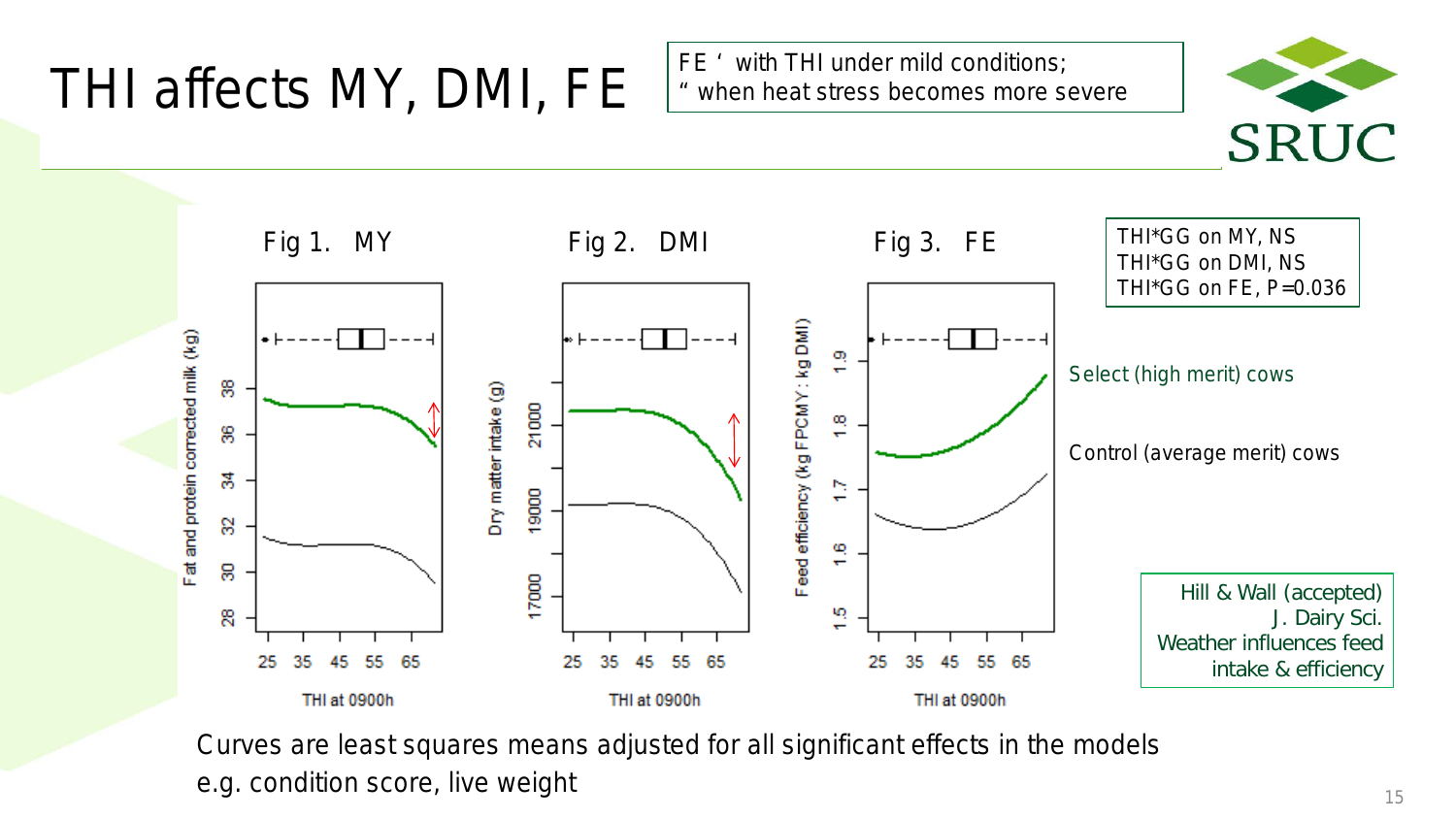

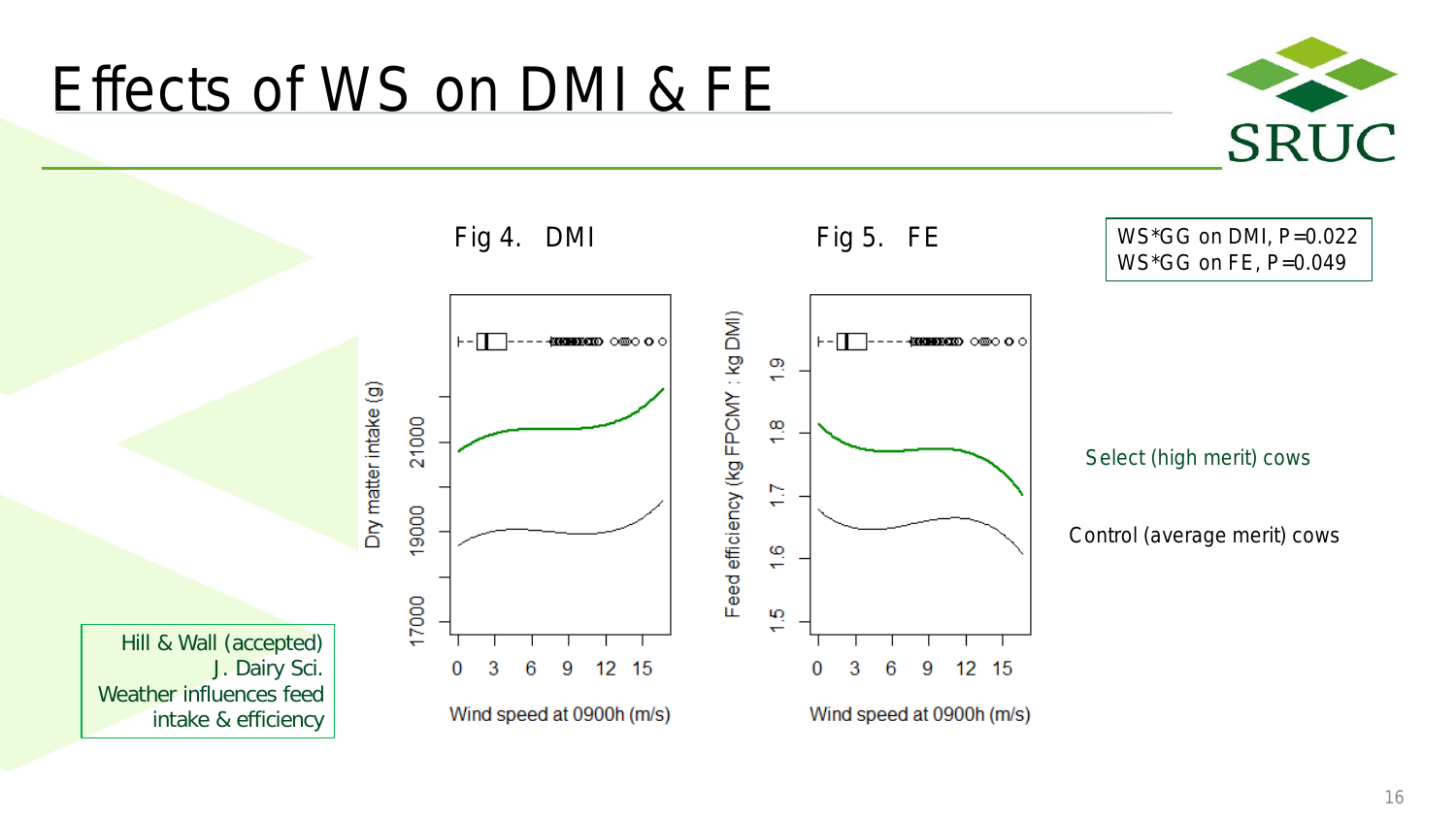### **Summary**



- As THI increased
	- milk yield and DMI "
	- $-$  FE  $\prime$ 
		- Improvements in the efficiency of converting feed to milk may partially offset costs of reduced MY in a warmer future climate

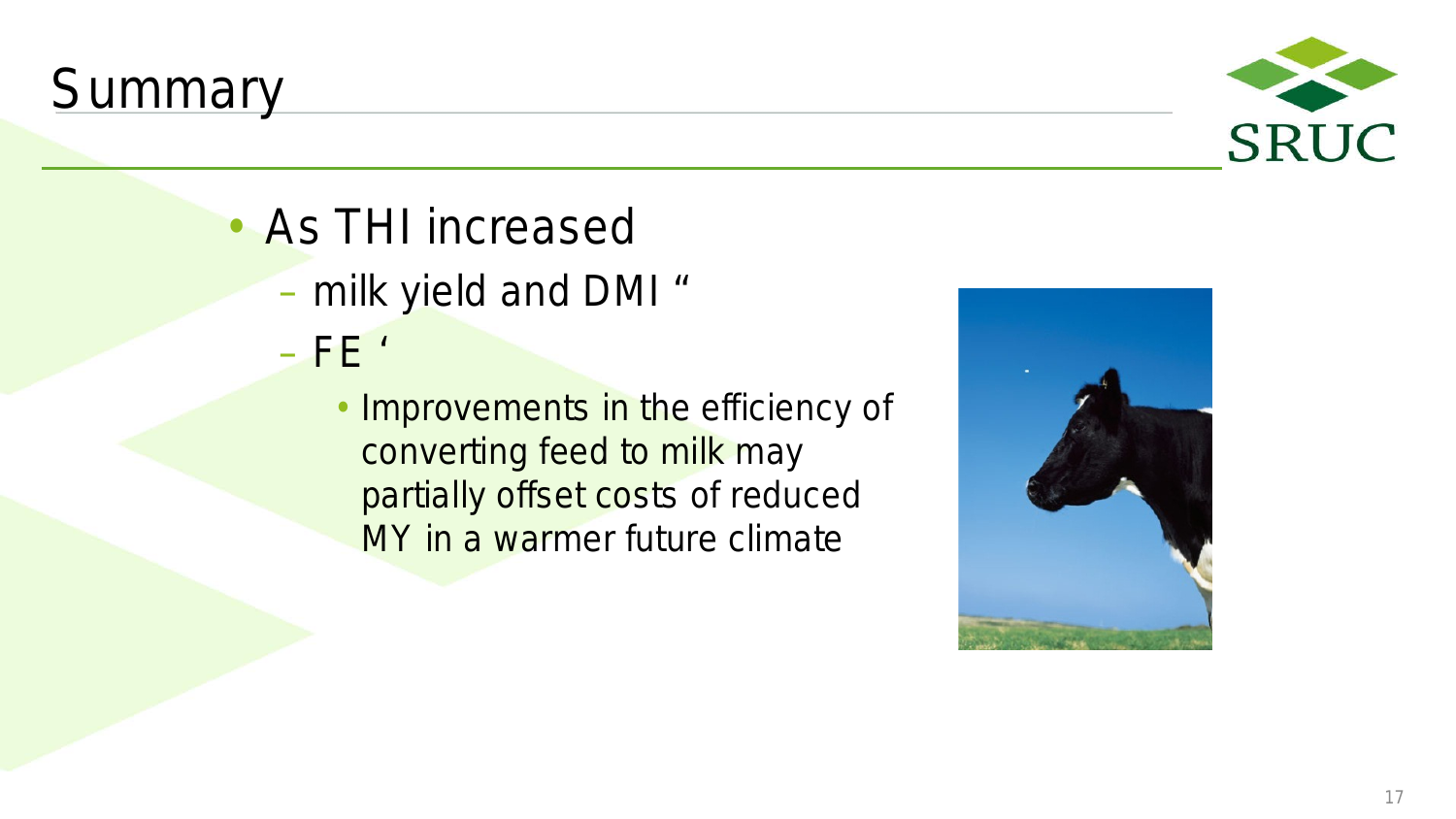### **Implications**

- Understanding how weather influences productivity &
	- efficiency<br>- make predictions using climate scenarios. e.g. UKCP09 models
		- use weather forecasts to inform management
		- breed livestock with improved resilience
- **May help adaptation to climate** change